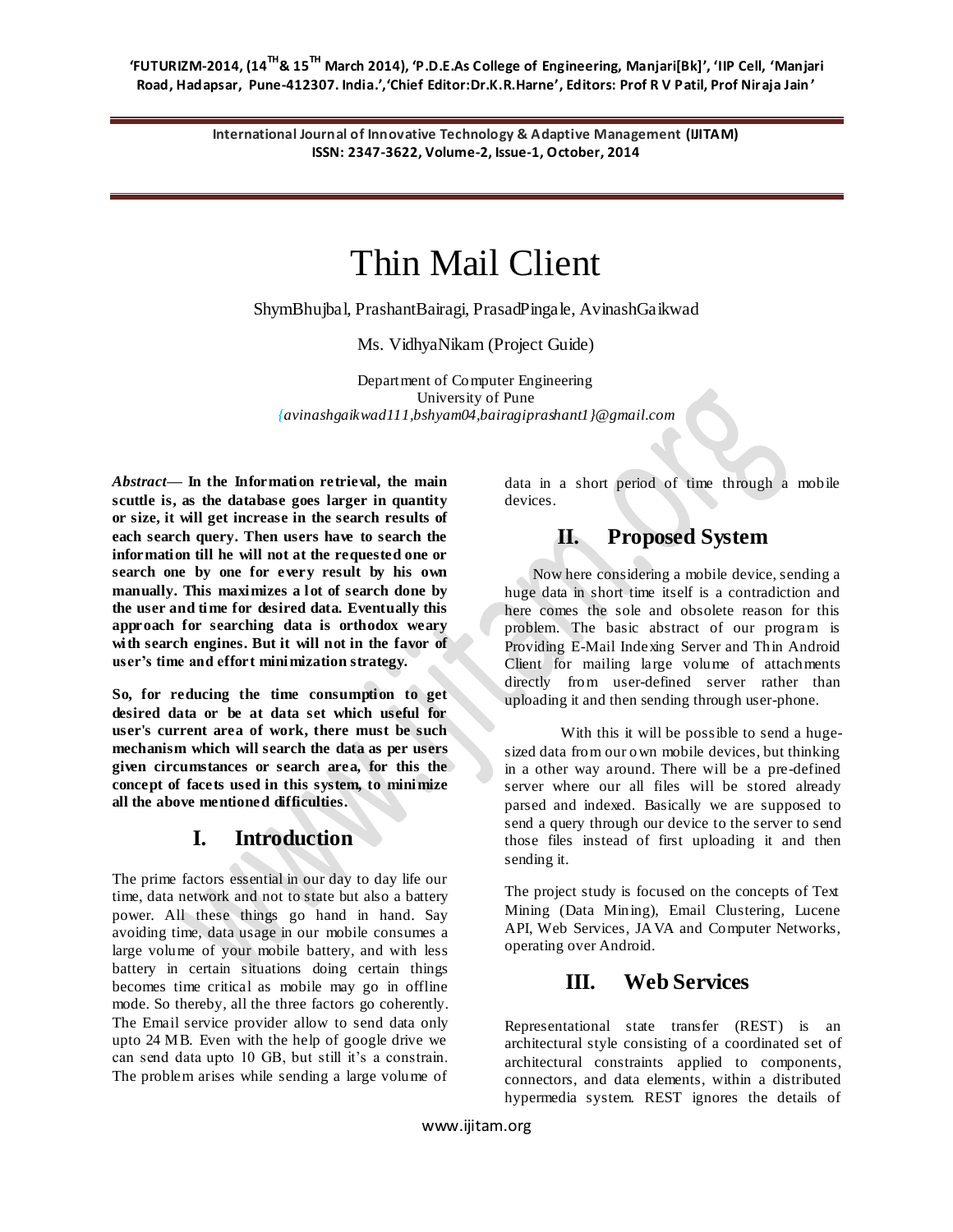**International Journal of Innovative Technology & Adaptive Management (IJITAM) ISSN: 2347-3622, Volume-2, Issue-1, October, 2014**

component implementation and protocol syntax in order to focus on the roles of components, the constraints upon their interaction with other components, and their interpretation of significant data elements.

REST has been applied to describe desired web architecture, to identify existing problems, to compare alternative solutions, and to ensure that protocol extensions would not violate the core constraints that make the Web successful. Fielding used REST to design HTTP and [Uniform Resource](http://en.wikipedia.org/wiki/Uniform_Resource_Identifier)  [Identifiers](http://en.wikipedia.org/wiki/Uniform_Resource_Identifier) (URI).

The REST architectural style is also applied to the development of [Web services](http://en.wikipedia.org/wiki/Web_services) as an alternative to other distributed-computing specifications such as [SOAP.](http://en.wikipedia.org/wiki/SOAP)

The REST architectural style was developed by [W3C](http://en.wikipedia.org/wiki/World_Wide_Web_Consortium) Technical Architecture Group (TAG) in parallel with [HTTP](http://en.wikipedia.org/wiki/Hypertext_Transfer_Protocol) 1.1, based on the existing design of HTTP 1.0. The [World Wide Webr](http://en.wikipedia.org/wiki/World_Wide_Web)epresents the largest implementation of a system conforming to the REST architectural style.

HTTP methods in Restful web services

| <b>HTTP</b>   | <b>Operations Performed</b>             |
|---------------|-----------------------------------------|
| Method        |                                         |
| <b>GET</b>    | Get a resource                          |
| <b>POST</b>   | Create a resource and other operations, |
|               | as it has no defined semantics          |
| <b>PUT</b>    | Create or update a resource             |
| <b>DELETE</b> | Delete a resource                       |

#### Architectural Propertiesof Web Services

The Architectural properties induced by the architectural constraints of the REST architectural style are:

o Performance

o [Scalability](http://en.wikipedia.org/wiki/Scalability) of component interactions

Fielding describes REST's effect on scalability thus:

REST's client–server separation of concerns simplifies component implementation, reduces the complexity o[fconnectors](http://en.wikipedia.org/w/index.php?title=Connector_%28computer_science%29&action=edit&redlink=1)emantics, improves the effectiveness of performance tuning, and increases the scalability of pure server components. Layered system constraints allow intermediaries[—proxies,](http://en.wikipedia.org/wiki/Proxy_server) [gateways,](http://en.wikipedia.org/wiki/Gateway_%28telecommunications%29) and [firewalls—](http://en.wikipedia.org/wiki/Firewall_%28computing%29)to be introduced at various points in the communication without changing the interfaces between components, thus allowing them to assist in communication translation or improve performance via large-scale, shared caching. REST enables intermediate processing by constraining messages to be self-descriptive: interaction is stateless between requests, standard methods and media types are used to indicate semantics and exchange information, and responses explicitly indicat[ecacheability.](http://en.wikipedia.org/wiki/Web_cache)

- Simplicity of [interfaces](http://en.wikipedia.org/wiki/Interface_%28computer_science%29)
- Modifiability of components to meet changing needs (even while the application is running)
- Visibility of communication between components by service agents
- [Portability](http://en.wikipedia.org/wiki/Portability) of componen[t deployment](http://en.wikipedia.org/wiki/Software_deployment)
- [Reliability](http://en.wiktionary.org/wiki/reliability)

### **IV. Apache Solr**

Solr (pronounced "solar") is an [open](http://en.wikipedia.org/wiki/Open_source)  [sourceenterprise search](http://en.wikipedia.org/wiki/Open_source) platform from the Apache [Lucenep](http://en.wikipedia.org/wiki/Lucene)roject. Its major features include [full-text](http://en.wikipedia.org/wiki/Full_text_search)  [search,](http://en.wikipedia.org/wiki/Full_text_search) hit highlighting[,faceted search,](http://en.wikipedia.org/wiki/Faceted_search) dynamic clustering, database integration, and rich document (e.g., Word, PDF) handling. Providing distributed search and index replication, Solr is highly scalable.Solr is the most popular enterprise search engine. Solr 4 adds [NoSQL](http://en.wikipedia.org/wiki/NoSQL) features.Solr is written in [Java](http://en.wikipedia.org/wiki/Java_%28programming_language%29) and runs as a standalone full-text search server within a [servlet](http://en.wikipedia.org/wiki/Servlet) container such as [Apache Tomcat](http://en.wikipedia.org/wiki/Apache_Tomcat) o[rJetty.](http://en.wikipedia.org/wiki/Jetty_%28web_server%29) Solr uses th[e Lucene](http://en.wikipedia.org/wiki/Lucene) Java search library at its core for full-text indexing and search, and has [REST-](http://en.wikipedia.org/wiki/REST)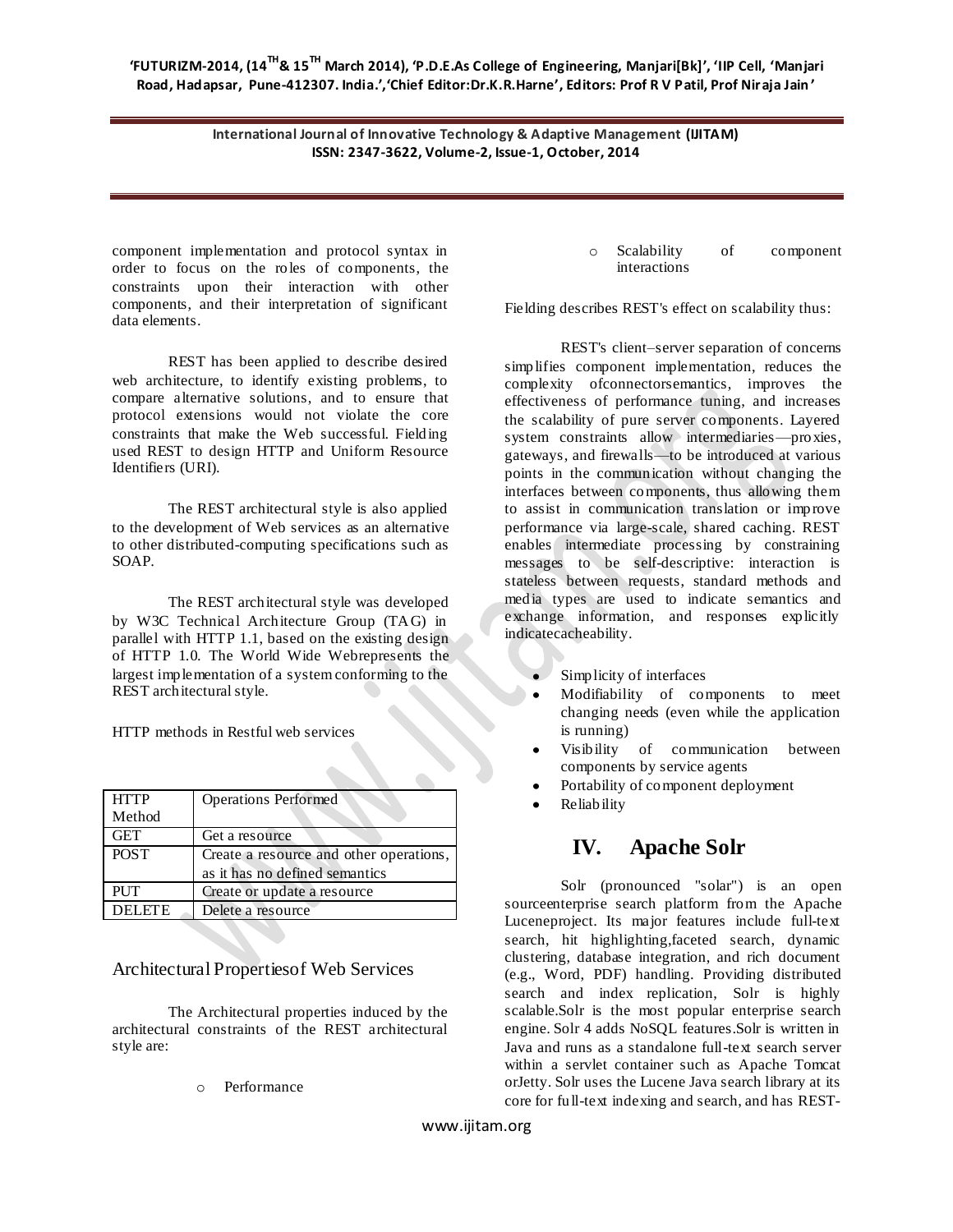**International Journal of Innovative Technology & Adaptive Management (IJITAM) ISSN: 2347-3622, Volume-2, Issue-1, October, 2014**

like [HTTP/](http://en.wikipedia.org/wiki/HTTP)[XML](http://en.wikipedia.org/wiki/XML) an[dJSONA](http://en.wikipedia.org/wiki/JSON)PIs that make it usable from most popular programming languages. Solr's powerful external configuration allows it to be tailored to many types of application without Java coding, and it has a plugin architecture to support more advanced customization.

## **V. Text mining**

Text mining, also referred to as *tex[tdemining](http://en.wikipedia.org/wiki/Data_mining)*, roughly equivalent t[otext analytics,](http://en.wikipedia.org/wiki/Text_mining#Text_mining_and_text_analytics) refers to the process of deriving high-quality [information](http://en.wikipedia.org/wiki/Information) from [text.](http://en.wikipedia.org/wiki/Plain_text) High-quality information is typically derived through the devising of patterns and trends through means such as [statistical pattern](http://en.wikipedia.org/wiki/Pattern_recognition)  [learning.](http://en.wikipedia.org/wiki/Pattern_recognition) 

Text mining usually involves the process of structuring the input text (usually parsing, along with the addition of some derived linguistic features and the removal of others, and subsequent insertion into a [database\)](http://en.wikipedia.org/wiki/Database), deriving patterns within th[estructured data,](http://en.wikipedia.org/wiki/Structured_data) and finally evaluation and interpretation of the output. 'High quality' in text mining usually refers to some combination of [relevance,](http://en.wikipedia.org/wiki/Relevance_%28information_retrieval%29) [novelty,](http://en.wikipedia.org/wiki/Novelty_%28patent%29) and interestingness. Typical text mining tasks include [text](http://en.wikipedia.org/wiki/Text_categorization)  [categorization,](http://en.wikipedia.org/wiki/Text_categorization) [text clustering,](http://en.wikipedia.org/wiki/Text_clustering) [concept/entity](http://en.wikipedia.org/wiki/Concept_mining)  [extraction,](http://en.wikipedia.org/wiki/Concept_mining) production of granular taxonomies, [sentiment analysis,](http://en.wikipedia.org/wiki/Sentiment_analysis) [document summarization,](http://en.wikipedia.org/wiki/Document_summarization) and entity relation modeling (*i.e.*, learning relations between [named entities\)](http://en.wikipedia.org/wiki/Named_entity_recognition).

Text analysis involve[sinformation retrieval,](http://en.wikipedia.org/wiki/Information_retrieval) [lexical analysist](http://en.wikipedia.org/wiki/Lexical_analysis)o study word frequency distribution[s,pattern recognition,](http://en.wikipedia.org/wiki/Pattern_recognition) [tagging](http://en.wikipedia.org/wiki/Tag_%28metadata%29)[/annotation,](http://en.wikipedia.org/wiki/Annotation) [information extraction,](http://en.wikipedia.org/wiki/Information_extraction) [data mining](http://en.wikipedia.org/wiki/Data_mining) techniques including link and association analysis, [visualization,](http://en.wikipedia.org/wiki/Information_visualization) and [predictive analytics.](http://en.wikipedia.org/wiki/Predictive_analytics) The overarching goal is, essentially, to turn text into data for analysis, via application of [natural languageprocessing](http://en.wikipedia.org/wiki/Natural_language_processing) (NLP) and analytical methods.

# **VI. Algorithm**

Consider for one user only

Let D(I) be the set of all documents Indexed in Server

And D(U) be the set of document to be indexed for user



After indexing



Indexing

Set of all document

 $D(I) U D(u)$ 

Time required to return the documents

 $T(X)$  depends directly on  $D(X)$ 

www.ijitam.org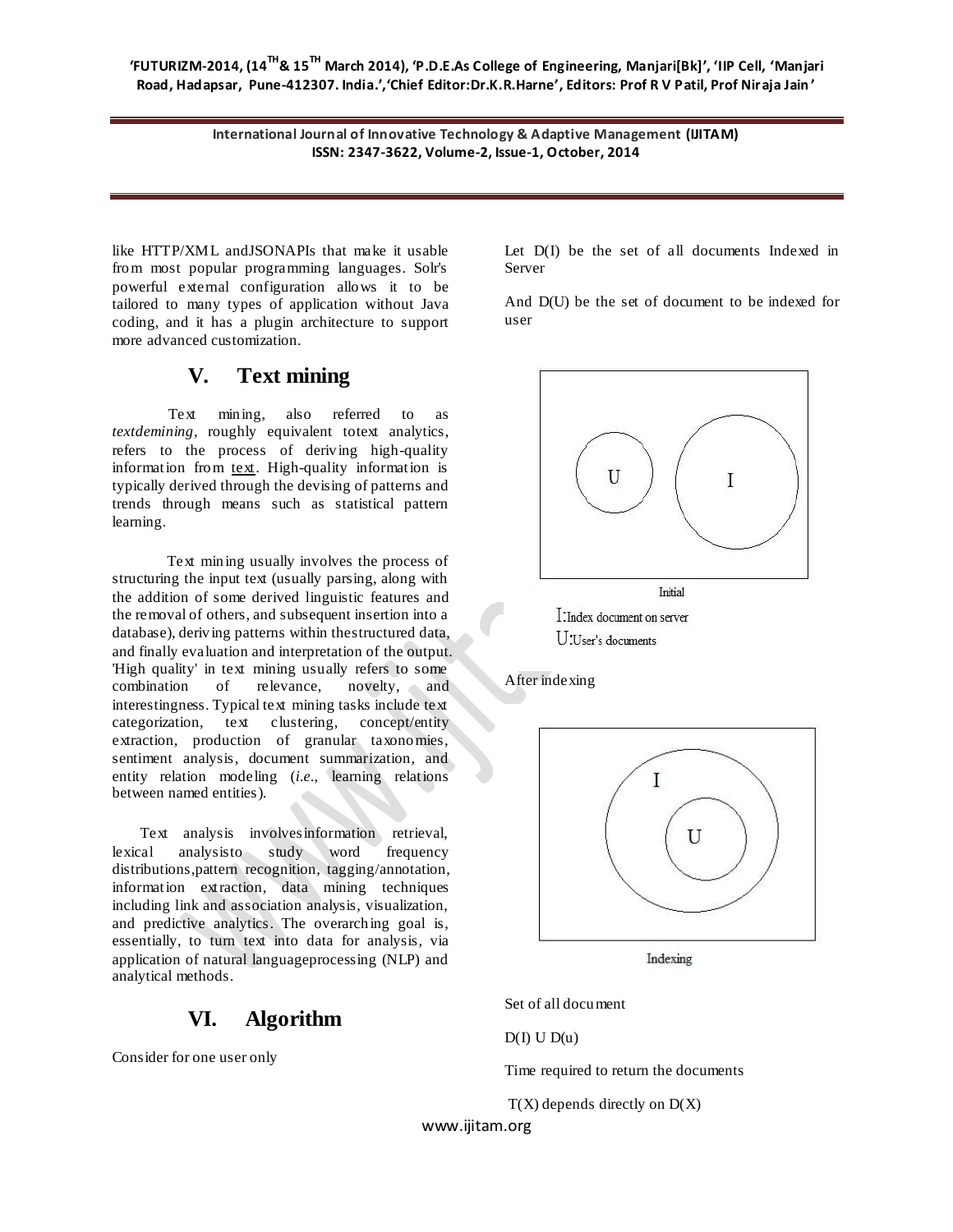**'FUTURIZM-2014, (14TH& 15TH March 2014), 'P.D.E.As College of Engineering, Manjari[Bk]', 'IIP Cell, 'Manjari Road, Hadapsar, Pune-412307. India.','Chief Editor:Dr.K.R.Harne', Editors: Prof R V Patil, Prof Niraja Jain '**

> **International Journal of Innovative Technology & Adaptive Management (IJITAM) ISSN: 2347-3622, Volume-2, Issue-1, October, 2014**

Where

X is the User

 $T(X)$  is Time required to search document

 $D(X)$  is document set of user X

For Faceting, The system has to distribute the documents into different groups.

So, Time required for Faceting also depends on size of set D(X)

Method for Searching a document.

Given Query submitted by user X is Q

Find the Documents D from Index which have terms present in Q

Iterate through all the documents D

Check if current Document Di is in  $G(X)$ 

i.e. if current document belongs to user  $\overline{X}$ 

if yes , then add D(I) to ResultSet R.

Return the ResultSet R to User



Search I: index document U: user's document Q; query by user R: result

Let D(I) be the set of all document

D(U) be the set of document belonging to user U

D(Q) be the set of indexed document having query Q

 $Result = R = D(U) \cap D(Q)$ 

Therefor

Time  $\alpha$  D(U)

Time  $\alpha$  D(Q)

Hence, Time  $\alpha$  total document of D(I)

- Here, the time required to search the  $\bullet$ documents is proportional to set of indexed documents.
- $\bullet$ Time required for faceting also proportional to set of indexed documents, and
- The time required to obtain the results also depends on size of query entered.
- Thereby, all equations are to be polynomial.  $\bullet$ Hence we can say our project is P complete.

www.ijitam.org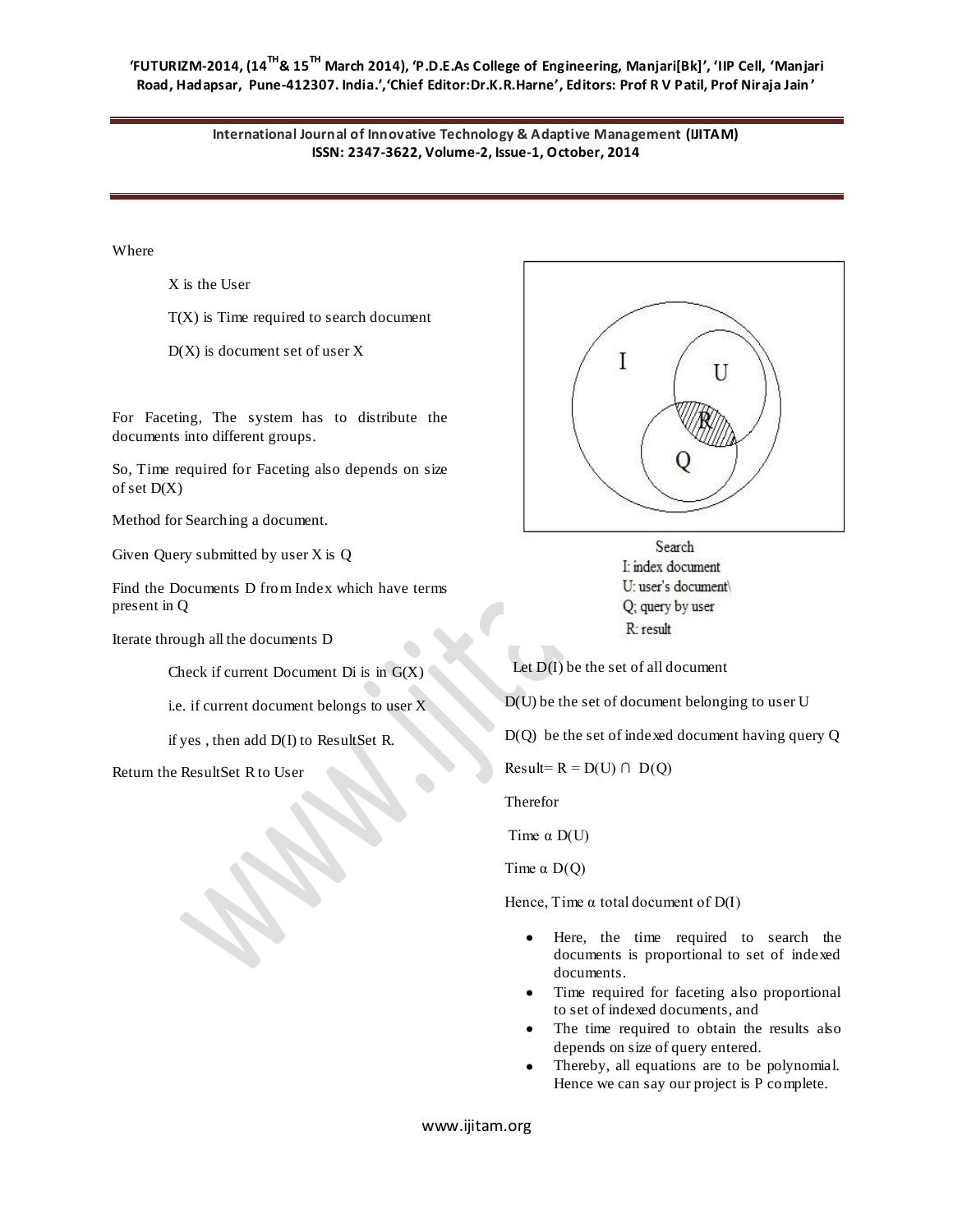**'FUTURIZM-2014, (14TH& 15TH March 2014), 'P.D.E.As College of Engineering, Manjari[Bk]', 'IIP Cell, 'Manjari Road, Hadapsar, Pune-412307. India.','Chief Editor:Dr.K.R.Harne', Editors: Prof R V Patil, Prof Niraja Jain '**

> **International Journal of Innovative Technology & Adaptive Management (IJITAM) ISSN: 2347-3622, Volume-2, Issue-1, October, 2014**

#### **V SystemImplementation**

The proposed system is based on Android platform .In proposed system also use Web Services, Solr and Apache Tomcat applications.

 The proposed system is mainly categorized into three modules which are : Indexing data, Searching data and E-mail Utility using Thin Android Application. Indexing process includes parsing of the documents, indexing data and storing that data on file system. Apache Tika is the parser used for parsing the data. It includes parser for all types of data (like PDF-Parser, DOC-Parser, etc). After parsing the data, the data is transferred to indexer for indexing. Apache Solr is used for Indexing the data.

After indexing the data, the data is stored on file system in predefined user space. Every user is provided with authorization for indexing their data on server. After this process, the data is available for search.

In the searching process, the system provides different kinds of Facets (like Field Facet, Range Facet and Content Facet) for filtering the data. User can search and go through the list of documents using some kind of keywords or name of the document to be searched. When user enter the name or keyword of document for search, the intended keyword with associated facet for filtering the data is passed to server. The server will process the query and filter data according to facets and returns the resultant documents to user.

The Android based E-mail utility is provided to share the data across Internet through Email. The biggest advantage is, User would be able to send email with attachments without actually the documents on the phone. Sometimes people want to send urgent emails and they do not have devices. Android driven emails can make their work lot easier, attachments can also be mailed without actually having them on Phone. It provides the Click-and-Send feature for sending the searched data.

### **VI Proposed Work:**

#### **Application Flow-**

- 1. User creates his account on server.
- 2. User uploads all his documents (.pdf, .doc, .ppt, .xls, .mp3, etc) onto the server and stores it in the file system.
- 3. For faster retrieval and search , documents are parsed and kept indexed on Indexing Server.
- 4. User can then search for required documents by just typing the keywords/ search string. User can also perform faceted search, like getting the list of all docs of particular format (.mp3, .pdf, etc).
- 5. User can then mail that document using Android Application to the destination addresses.



Proposed System